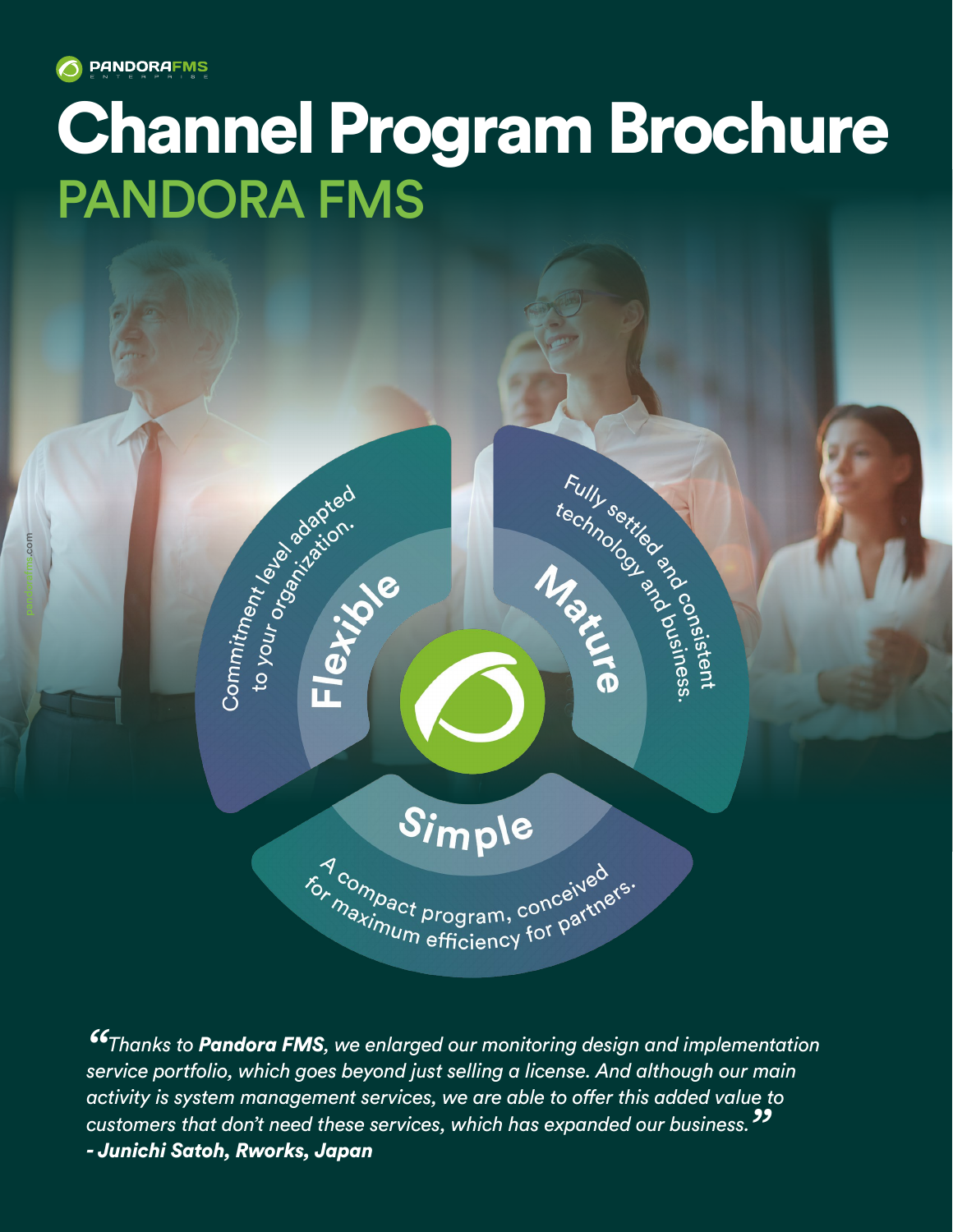## *PANDORA FMS CHANNEL PROGRAM* PANDORA FMS

*We at Pandora FMS believe that technology is key for business growth and only those enterprises that know and control their applications and systems in detail are capable of creating new solutions and user experiences to get ahead of their competitors.* 

**We help our partners so that their clients can align IT with their business.**

Becoming a Pandora FMS partner means showing any company how their IT infrastructure performs in the face of business and user demands, both internal as well as clients. New partners on the one hand fairly know the markets they operate in, and their clients on the other hand, have specialized business lines. The frame of our partner program is based on commitment to Pandora FMS, capabilities, competences and related products.

Becoming a Pandora FMS partner allows you to get more benefits, ensure customer loyalty and open new business lines. Thanks to our solution, you may reach all business lines. It is the perfect complement to support selling all kinds of enterprise-oriented services and products.

### *Partnership levels*



They train at least one salesperson to know what features and in what projects may work. They have Pandora FMS presale resources to offer integral solutions (licenses and professional services) to their clients.



They train a technician and a salesperson to make complex offers. They have Pandora FMS presale resources to offer integral solutions (professional licenses and services) to their clients.



#### **PANDORAFMS** Platinum **Partner**

They train two salespersons and two technicians and can offer their own firstlevel support if they wish so. Pandora FMS can support them in all project areas although they have the technical expertise to be independent.